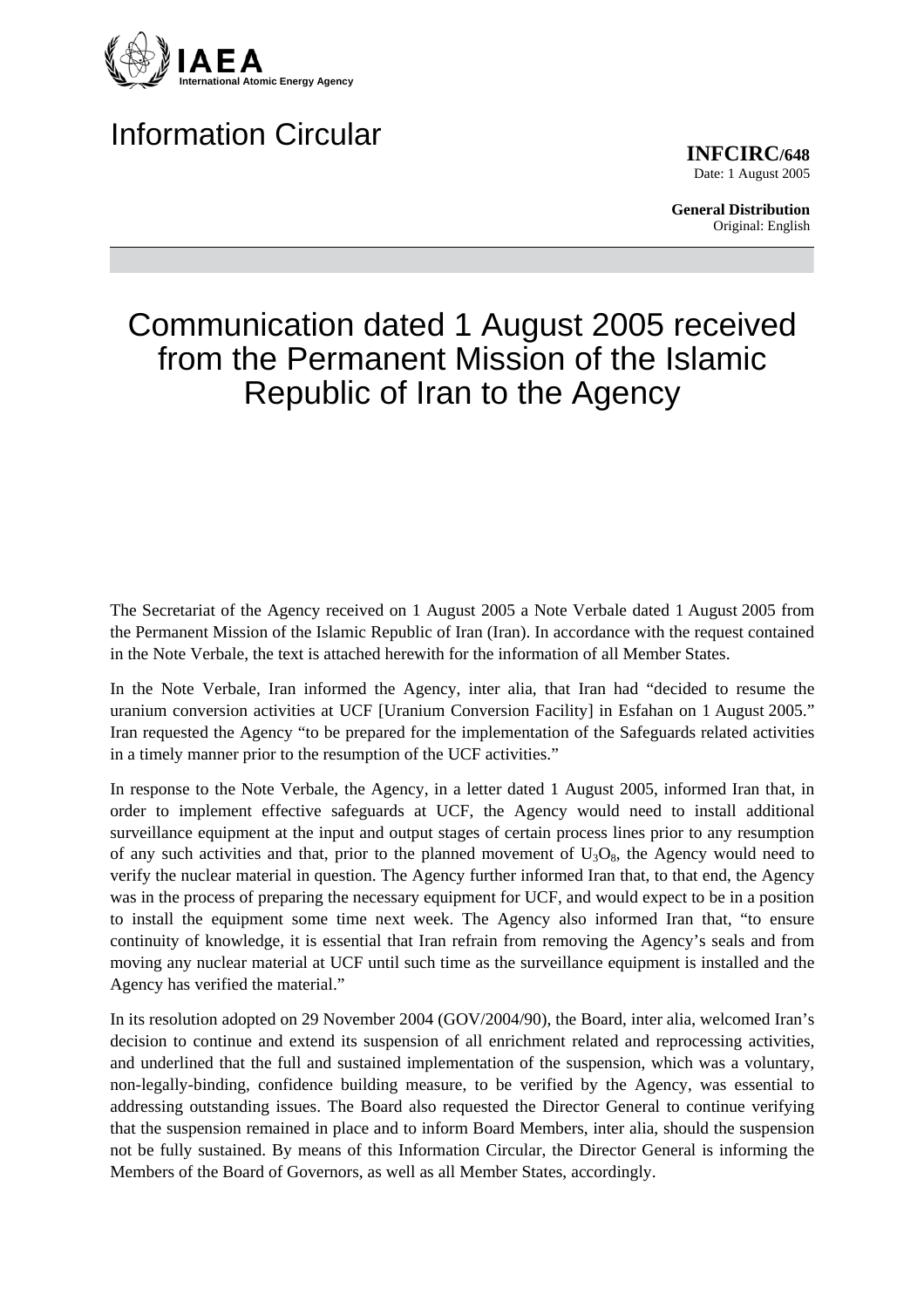Sermanent Mission of the Islamic Republic of Iran to the United Nations and other International Organizations in Vienna

حبهوری *اسلامی ایران*<br>ٔ مایندگی دانم تزددقترمل متحدوسازمانهای بین المللی<br>وین

URGENT

Verbal Note No.: 350-1-17/928

The Permanent Mission of the Islamic Republic of Iran to the United Nations and other International Organizations in Vienna presents its compliments to the Secretariat of the IAEA and has the honour to state the following:

Since early 1980s, Iran's peaceful nuclear program and its inalienable right to nuclear technology have been the subject of the most extensive and intensive campaign of denial, obstruction, intervention and misinformation.

- Valid and binding contracts to build nuclear power plants were unilaterally abrogated;
- Nuclear material rightfully purchased and owned by Iran were illegally withheld;
- exercise of Iran's shareholder's right in several national and multinational nuclear power corporations were obstructed;
- Unjustified and coercive interventions were routinely made in order to undermine, impede and delay the implementation of Iran's nuclear agreements with third parties; and
- Unfounded accusations against Iran's exclusively peaceful nuclear program were systematically publicized.

While Iran's rights under the NPT have continued to be grossly and systematically violated, and while major state parties to the Treaty have persisted in their non-compliance with many of their obligations under Articles I, IV and VI of the Treaty in general, and under paragraph 2 of Article IV vis-a-vis Iran in particular, Iran nevertheless continued diligently to comply with all its obligations under the Treaty. At the same time and merely in order to prevent further illegal and illegitimate restrictions on the exercise of its rights, Iran was forced to be discrete in its legal activities, avoiding to disclose the details of programs, which, in nearly all cases, it was not any way obliged to disclose in accordance with its obligations under its safeguards agreement with the IAEA.

In October 2003, Iran entered into an agreement with France, Germany and the United Kingdom with the explicit expectation to open a new chapter of full transparency, cooperation and access to nuclear and other advanced technologies. Iran agreed to a number of important transparency and voluntary confidence building measures and immediately and fully implemented them.

- It signed and immediately began full implementation of the Additional Protocol;
- It opened its doors to one of the most expansive and intrusive IAEA inspections;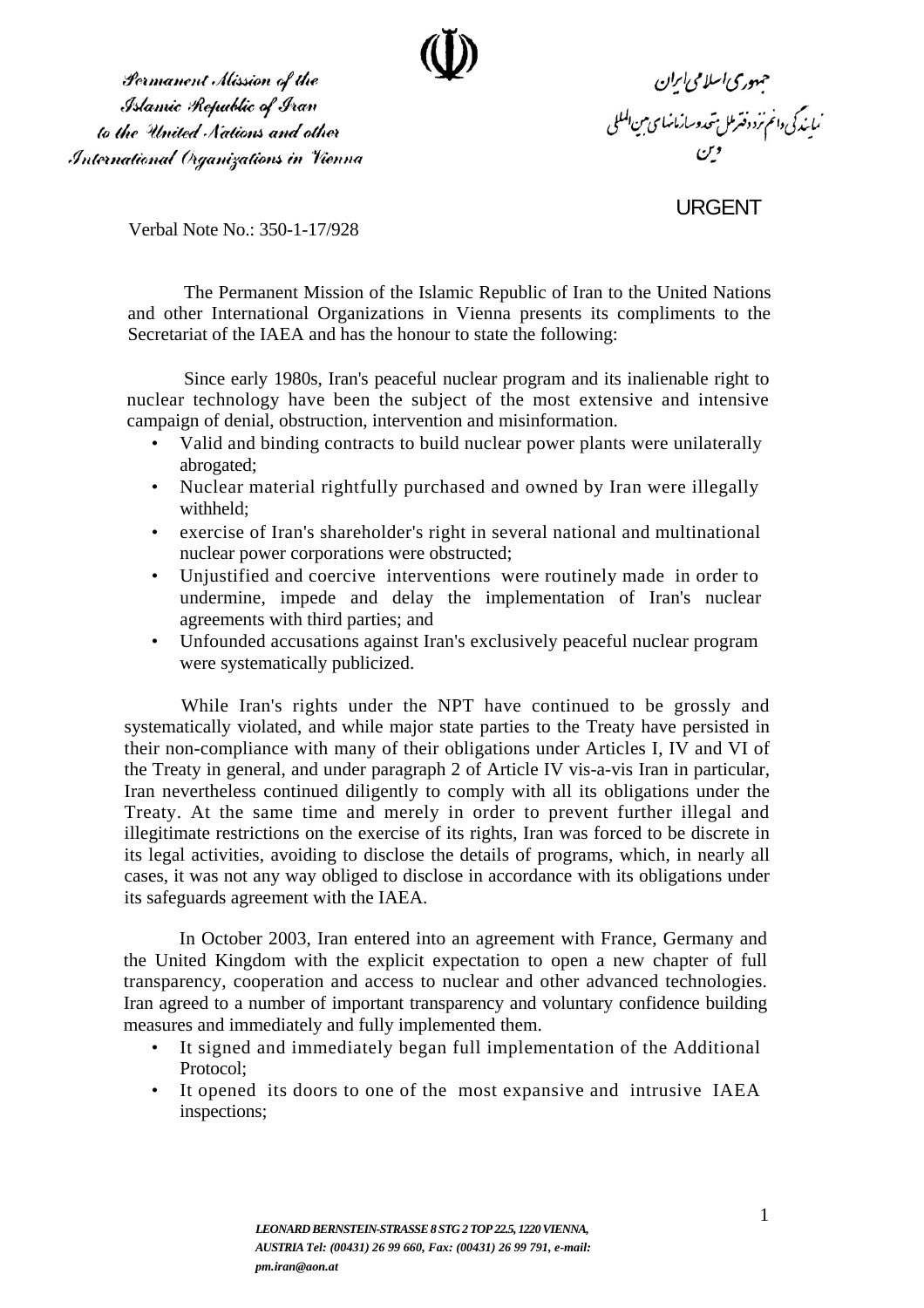- It provided a detailed account of its peaceful nuclear activities, all of which had been carried out in full conformity with its rights and obligations under the NPT;
- It began and has continuously maintained for the past 20 months a voluntarily suspension of its rightful enrichment of Uranium as a confidence building measure;
- It further expanded in February and November 2004, following agreements with E3/EU in Brussels and Paris respectively, its voluntary suspension to incorporate activities which go well beyond the original Agency's definition of "enrichment" and even "enrichment-related" activities.

Iran has worked closely with the Agency, during the course of the last two years, to deal with the issues and questions raised about its peaceful nuclear program. All significant issues, particularly those related to the sources of HEU, have now been resolved. Indeed, except for few questions, mostly speculative, nothing more remains to close this Chapter.

The Agency's thorough inspections of Iran repeatedly confirmed Iran's statement that any amount of inspection and scrutiny will never show the slightest diversion into military activity. The Director-General confirmed in Paragraph 52 of his November 2003 report that "to date, there is no evidence that the previously undeclared nuclear material and activities referred to above were related to a nuclear weapons programme." After one more year and over a thousand person-days of the most rigorous inspections, the Director-General again confirmed in Paragraph 112 of his November 2004 report that "all the declared nuclear material in Iran has been accounted for, and therefore such material is not diverted to prohibited activities."

Regrettably, Iran received very little, if anything, in return and instead has repeatedly expanded its voluntary confidence building measures only to be reciprocated by broken promises and expanded requests. The October 2003 promises of the E3 on nuclear cooperation and regional security and non-proliferation have yet to be even addressed. The February 2004 commitment by the E3 to "work actively to gain recognition at the June 2004 Board of the efforts made by Iran, so that the Board works thereafter on the basis of Director-General reporting if and when he deems it necessary, in accordance with the normal practice pertaining to the implementation of Safeguards Agreements and the Additional Protocol", in response to Iran's expansion of its suspension to include assembly and component manufacturing was not fulfilled, until Iran agreed in November 2004 to the expansion of voluntary suspension to include the Uranium Conversion Facility which had been originally defined by the Secretariat of the IAEA as outside the scope of any definition of "enrichment-related activities". And the E3/EU has yet to honor its recognition, in the Paris Agreement of November 2004, of "Iran's rights under the NPT exercised in conformity with its obligations under the Treaty, without discrimination."

After over three months of negotiations following the Paris Agreement, it became evident the E3/EU simply wanted prolonged and fruitless negotiations, thereby prejudicing the exercise of Iran's inalienable right to resume its legal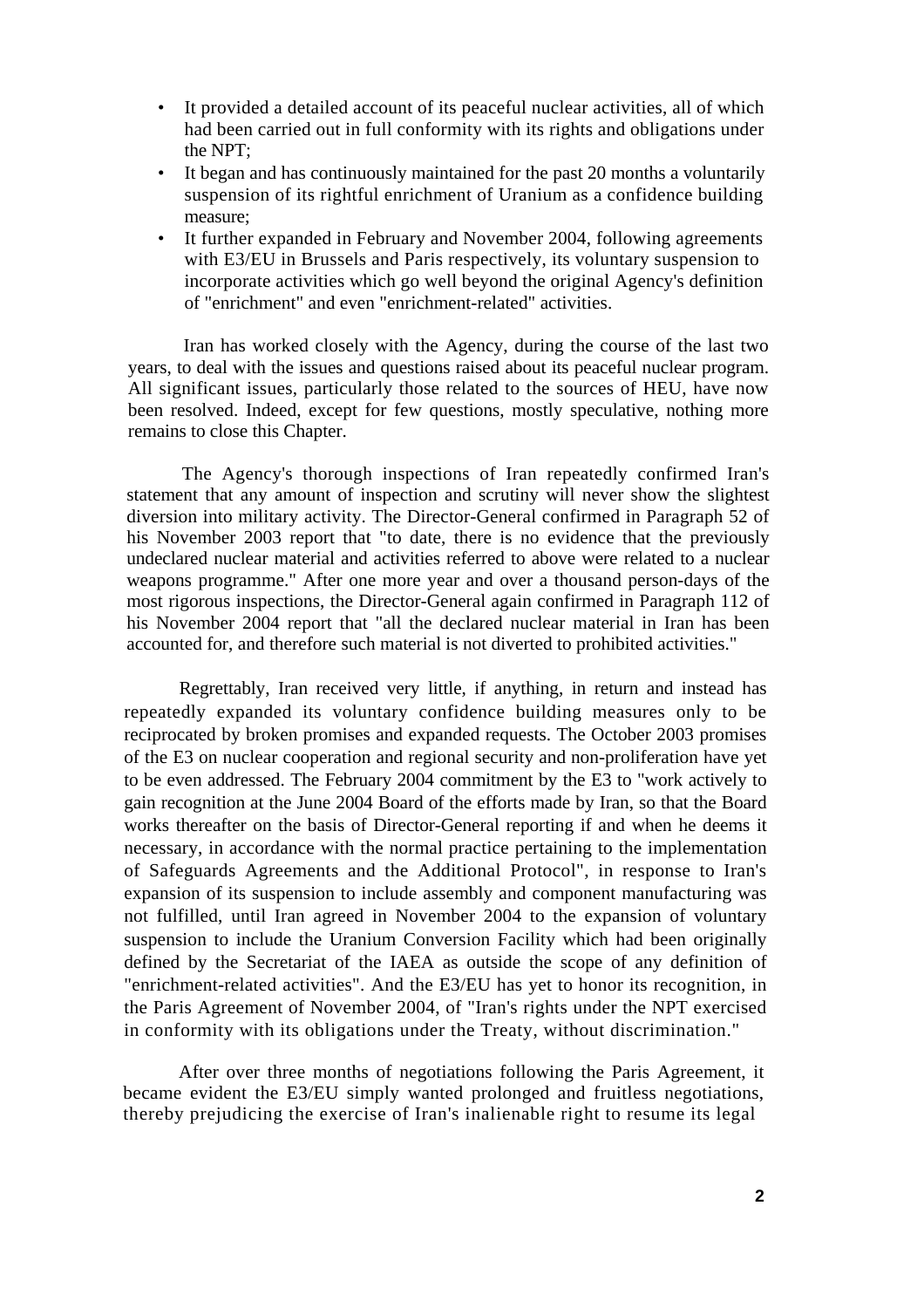enrichment activities, and did not have the intention or the ability to present its proposals on objective guarantees on peaceful nature of Iran's nuclear program, as well as firm guarantees on economic, technological and nuclear cooperation and firm commitments on security issues.

In a further testament to Iran's desire to ensure the success of the negotiations, so that Iran's rightful nuclear program could also enjoy the support and confidence of the West, Iran suggested to the E3/EU to ask the IAEA to develop technical, legal and monitoring modalities for Iran's enrichment program as objective guarantees to ensure that Iran's nuclear program will remain exclusively for peaceful purposes. While one member of E3/EU accepted the suggestion, lack of consensus among the E3 prevented resort to the IAEA as an authoritative and impartial framework for solving the impasse.

Finally, on March 23, 2005, Iran offered a collection of solutions for objective guarantees suggested by various independent scientist and observers from the United States and Europe. The package included:

- 1. Strong and mutually beneficial relations between Iran and the EU/E3, which would provide the best guarantee for respect for the concerns of each side;
- 2. Confinement of Iran's enrichment program, in order to preclude through objective technical guarantees any proliferation concern:
	- a. Open fuel cycle, to remove any concern about reprocessing and production of plutonium;
	- b. Ceiling of enrichment at LEU level;
	- c. Limitation of the extent of the enrichment program to solely meet the contingency fuel requirements of Iran's power reactors;
	- d. Immediate conversion of all enriched Uranium to fuel rods to preclude even the technical possibility of further enrichment;
	- e. Incremental and phased approach to implementation in order to begin with the least sensitive aspects of the enrichment program and to gradually move to enrichment as confidence in the program would be enhanced;
- 3. Legislative and regulatory measures
	- a. Additional Protocol;
	- b. Permanent ban on the development, stockpiling and use of nuclear weapons through binding national legislation;
	- c. Enhancement of Iran's export control regulations;
- 4. Enhanced monitoring
	- a. Continued implementation of the Additional Protocol; and
	- b. Continuous on-site presence of IAEA inspectors at the conversion and enrichment facilities to provide unprecedented added guarantees.

Extraneous pressures prevented timely and serious consideration by E3/EU of this proposal which has the potential of providing a framework in which concerns of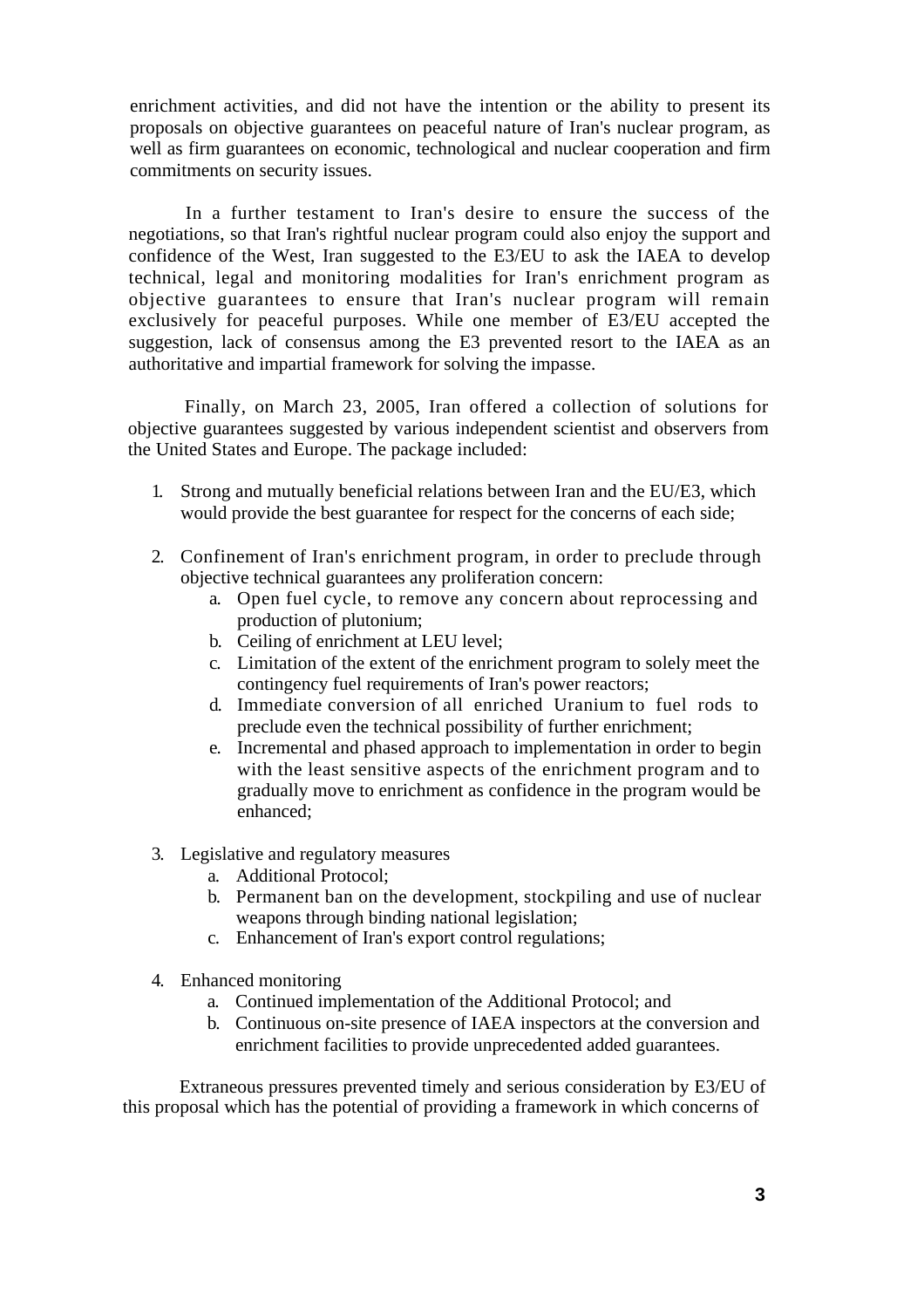all sides are reasonably allayed. Even Iran's further effort to salvage the process by suggesting the negotiated commencement of implementation of phase 1 of that proposal on limited resumption of the work of the UCF - which had never had any past alleged failures, and is virtually proliferation free — with additional confidence building and surveillance and monitoring measures was misconstrued by the E3/EU as an ultimatum.

In order to correct any wrong perception about an ultimatum and to ensure that no opportunity was spared for an agreed settlement, Iran agreed to extend the period of full suspension for another two months, in response to a commitment made by the E3/EU ministers in Geneva to finally present their comprehensive package for the implementation of the Paris Agreement by the end of July or early August 2005, that is nearly nine months after the Agreement.

Iran made it clear in Geneva that any proposal by the E3/EU must incorporate E3/EU's perception of objective guarantees for the gradual resumption of the Iranian enrichment program, and that any attempt to turn objective guarantees into cessation or long-term suspension were incompatible with the letter and spirit of the Paris Agreement and therefore unacceptable to Iran.

Eager to salvage the negotiations, in a message to the Ministers, Iran offered the most flexible solution to the E3/EU as they were finalizing their package:

- Commencement of the work of Esfahan plant (UCF) at low capacity and under full scope monitoring, while arrangements for import of the feed material and export of the product are worked out with you and other potential partners; (Negotiations on these arrangements have already started and preliminary agreement has been reached.)
- Further negotiations on a mutually acceptable arrangement for an initial limited operation at Natanz or allowing the Agency to develop an optimized arrangement on numbers, monitoring mechanism and other specifics for such an initial limited operation at Natanz;
- Negotiations for full scale operation of Natanz would continue on the premise that it would be synchronized with the fuel requirements of light water reactors.

Against all its sincere efforts and maximum flexibility, Iran has not received a proposal as of today, and all public and diplomatic information, particularly the letter of 29 July 2005 of the E3 Ministers, indicate that the content of the eventual proposal will be totally unacceptable. We have been informed that the proposal not only fails to address Iran's rights for peaceful development of nuclear technology, but even falls far short of correcting the illegal and unjustified restrictions placed on Iran's economic and technological development, let alone providing firm guarantees for economic, technological and nuclear cooperation and firm commitments on security issues. While we had made it crystal clear that no incentive would be sufficient to compromise Iran's inalienable right to all aspects of peaceful nuclear technology, such offers of incentives are in and of themselves demeaning and totally incommensurate with Iran and its vast capabilities, potentials and requirements.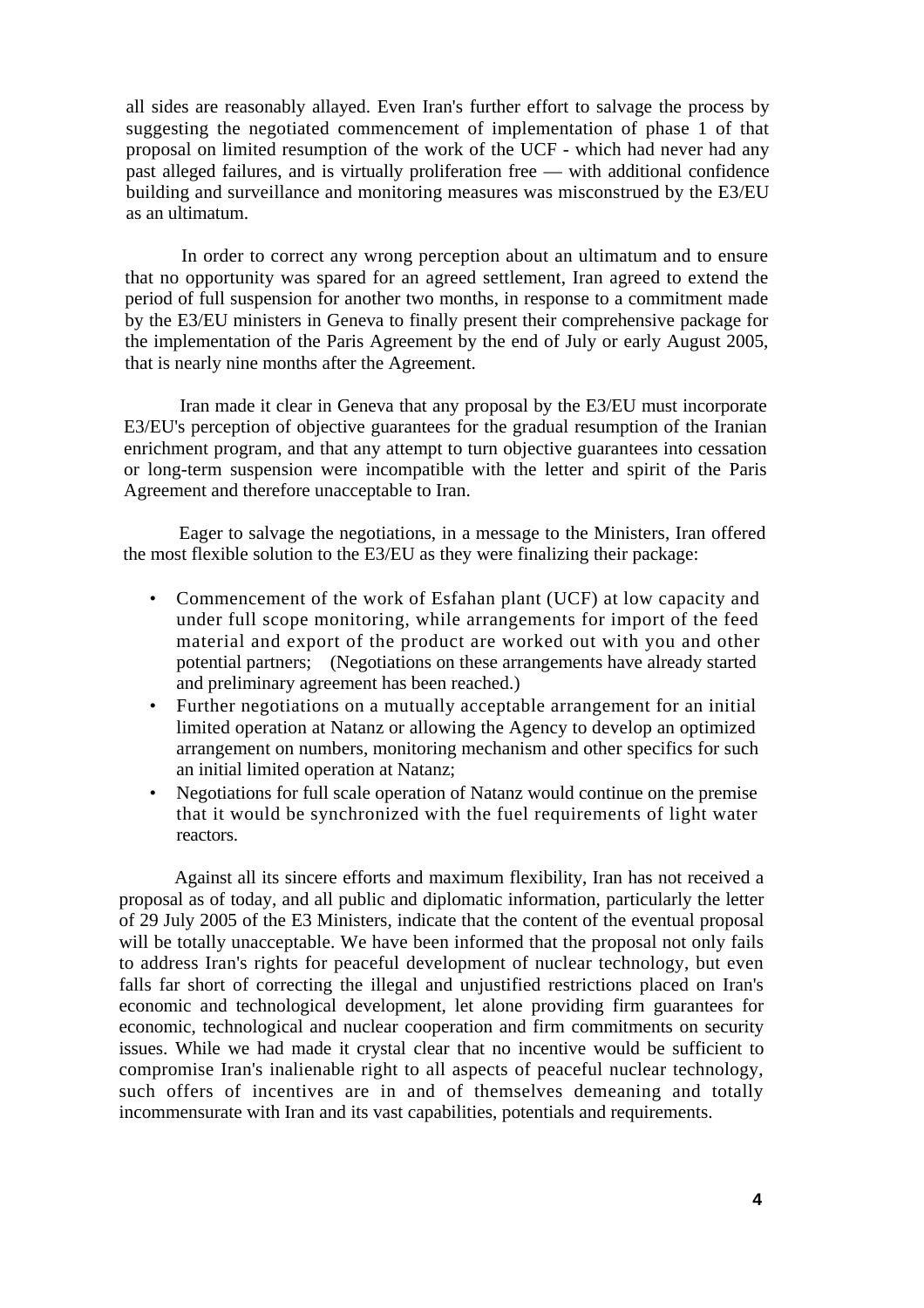It is now self-evident that negotiations are not proceeding as called for in the Paris Agreement, due to E3/EU policy to protract the negotiations without the slightest attempt to move forward in fulfilling their commitments under the Tehran or Paris Agreements. This protracted continuation is solely geared to serve the purpose of keeping the suspension in place for as long as it takes to make the cessation a *fait accompli.* This is contrary to the letter and spirit of the Paris Agreement and is not in line with principles of good faith negotiations.

After such long period of negotiations and so much that Iran has done to restore confidence and the flexibility that it has shown, there is no pretext for any further delay in the implementation of the first phase of Iran's proposal, by limited resumption of UCF at Esfahan, which is free from any past alleged failures, and is virtually proliferation free. With additional proposed arrangements, it should leave no excuse for anyone.

It must be underlined that all States party to the NPT, without discrimination, have an inalienable right to produce nuclear energy for peaceful purposes. As this right is "inalienable", it cannot be undermined or curtailed under any pretext. Any attempt to do so, would be an attempt to undermine a pillar of the Treaty and indeed the Treaty itself.

Iran, like any other Non-Nuclear-Weapon State, has no obligation to negotiate and seek agreement for the exercise of its "inalienable" right, nor can it be obligated to suspend it. Suspension of Uranium enrichment, or any derivative of such suspension, is a voluntary and temporary confidence-building measure, effectuated by Iran in order to enhance cooperation and close the chapter of denials of access to technology imposed by the west on Iran. It is not an end in itself, nor can be it construed or turned into a permanent abandonment of a perfectly lawful activity, thereby perpetuating, rather than easing, the pattern of denial of access to technology.

The suspension has been in place for nearly 20 months, with all its economic and social ramifications affecting thousands of families. The E3/EU has failed to remove any of its multifaceted restrictions on Iran's access to advanced and nuclear technology. In a twist of logic, it has attempted to prolong the suspension, thereby trying to effectively widen its restrictions instead of fulfilling its commitments of October 2003 and November 2004 to remove them.

As the IAEA Board of Governors has underlined, suspension "is a voluntary, non-legal binding confidence building measure". When the Board itself explicitly recognizes that suspension is "not a legally-binding obligation", no wording by the Board can turn this voluntary measure into an essential element for anything. In fact the Board of Governors has no factual or legal ground, nor any statutory power, to make or enforce such a demand, or impose ramifications as a consequence of it.

In light of the above, Iran has decided to resume the uranium conversion activities at the UCF in Esfahan on 1 August 2005.